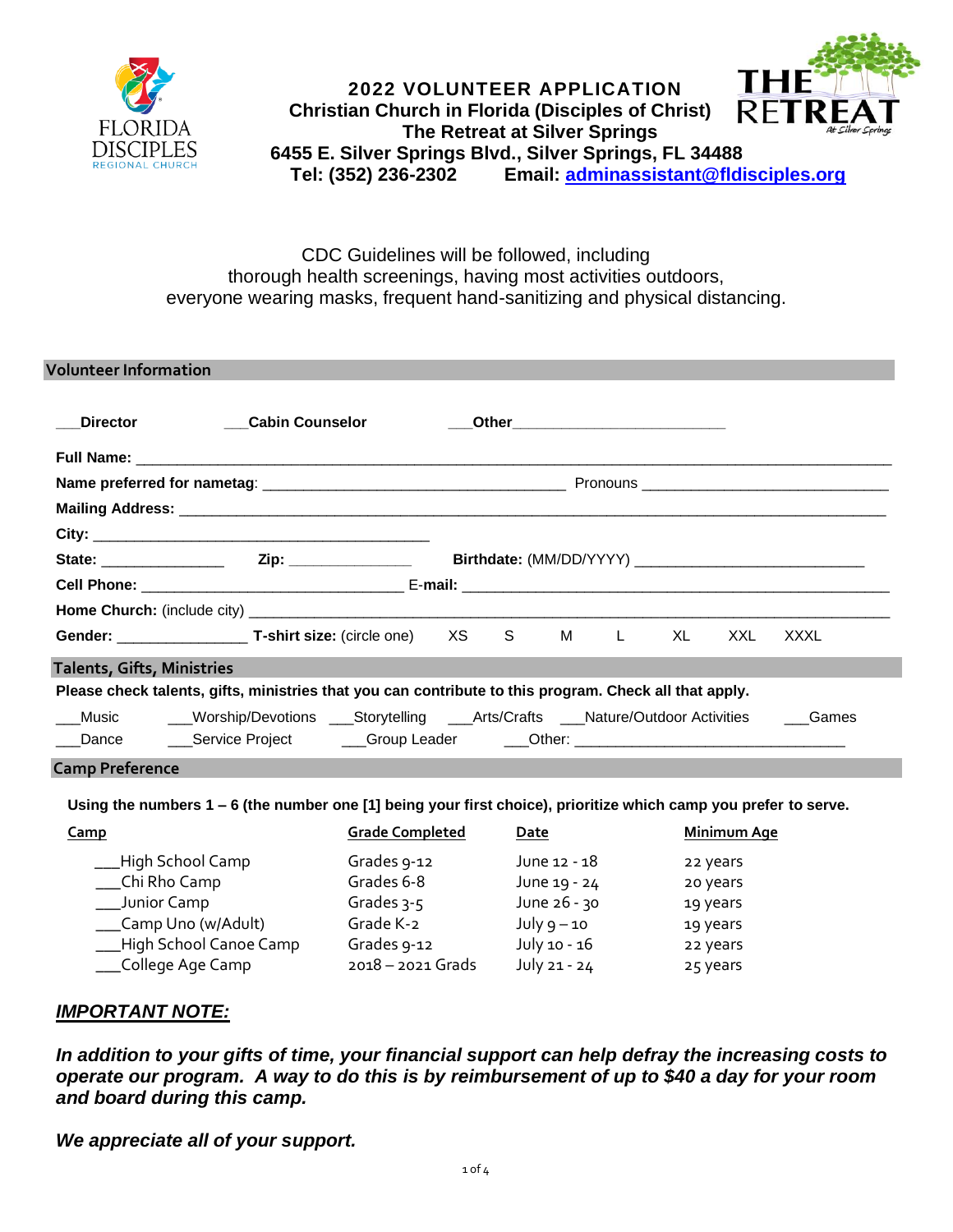| <b>Health Information</b><br>is applicant in good nealth and able to participate in all usual camp activities? ____res ____No                                                                    |                       |             |                      |
|--------------------------------------------------------------------------------------------------------------------------------------------------------------------------------------------------|-----------------------|-------------|----------------------|
|                                                                                                                                                                                                  |                       |             |                      |
| 10 Days before camp, volunteers must begin to daily take temperature and monitor health for Covid 19<br>symptoms through a health log which will be provided.                                    |                       |             |                      |
| <b>Insurance Information</b>                                                                                                                                                                     |                       |             |                      |
| Please attach a copy of your insurance card (front and back). The Retreat at Silver Springs insurance supplements<br>only those accidents and illnesses that occur during camp.                  |                       |             |                      |
|                                                                                                                                                                                                  |                       |             |                      |
| I do not have health insurance at this time.                                                                                                                                                     |                       |             |                      |
| <b>Please list allergies:</b>                                                                                                                                                                    |                       |             |                      |
| Please list any current medical conditions or concerns:                                                                                                                                          |                       |             |                      |
|                                                                                                                                                                                                  |                       |             |                      |
|                                                                                                                                                                                                  |                       |             |                      |
|                                                                                                                                                                                                  |                       |             |                      |
|                                                                                                                                                                                                  |                       |             |                      |
| <b>Medications</b>                                                                                                                                                                               |                       |             |                      |
| If applicant will be taking regular medication at camp, complete the following with the name of medication, dosage and for what<br>condition the medicine is being taken. Attach page if needed. |                       |             |                      |
| <b>MEDICATION</b>                                                                                                                                                                                | <b>DOSAGE</b>         | <b>TIME</b> | <b>REASON</b>        |
| <b>Emergency Contact Information</b>                                                                                                                                                             |                       |             |                      |
| <b>Primary Emergency Contact</b>                                                                                                                                                                 |                       |             |                      |
|                                                                                                                                                                                                  |                       |             |                      |
|                                                                                                                                                                                                  |                       |             |                      |
| <b>Alternate Emergency Contact Person(s):</b><br><b>Full Name</b>                                                                                                                                | Relation to applicant |             | Home/Work/Cell Phone |
| 2.<br><u> Alexandro de la contrada de la contrada de la contrada de la contrada de la contrada de la contrada de la con</u>                                                                      |                       |             |                      |
| <b>Additional Comments</b>                                                                                                                                                                       |                       |             |                      |
| Please provide any other information of which we should be aware:                                                                                                                                |                       |             |                      |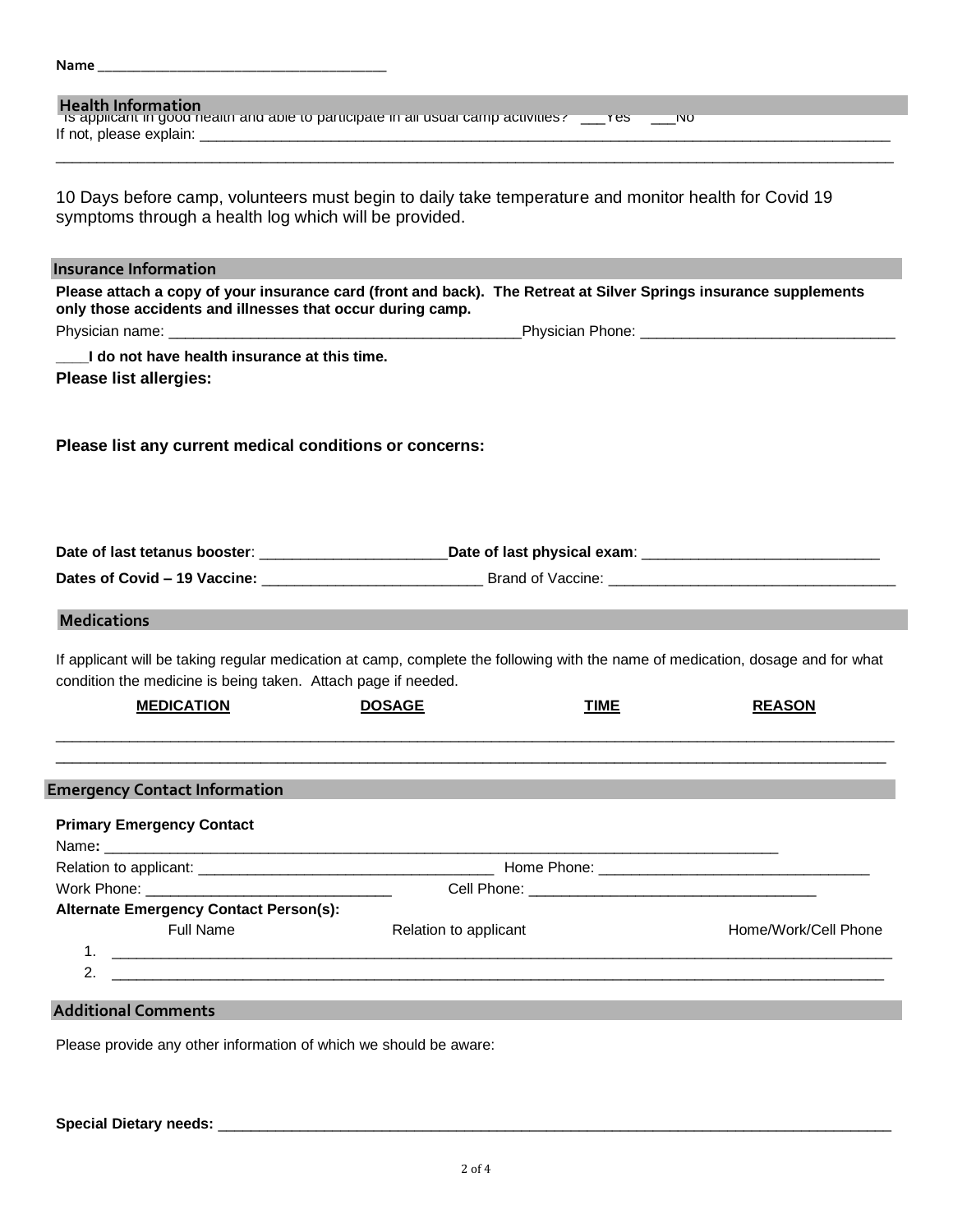#### **References**

**List two (2) names for reference. One of them must be the minister or church officer of your home congregation.** *References must fill out separate reference form (online or print) for application to be complete.*

| <b>Minister/Church Officer</b>                                                                                 |  |
|----------------------------------------------------------------------------------------------------------------|--|
|                                                                                                                |  |
|                                                                                                                |  |
|                                                                                                                |  |
| <b>Second Reference</b>                                                                                        |  |
|                                                                                                                |  |
|                                                                                                                |  |
| Phone 2008 2010 2021 2022 2023 2024 2022 2022 2023 2024 2022 2023 2024 2022 2023 2024 2022 2023 2024 2022 2023 |  |
|                                                                                                                |  |

### **Volunteer Covenant**

The following are the general and specific expectations for those who are participating in all camps, conferences, and other events sponsored by the Christian Church in Florida (Disciples of Christ). By signing below you (the volunteer) agree to the following:

- I will take part in all camp activities and remain on The Retreat at Silver Springs grounds from beginning to end.
- I will cooperate with all camp leaders and obey the rules set for my particular event.
- I will respect each and every person attending my particular camp, treating all people equally and with dignity.
- I will be responsible for the cleanliness and condition of all areas in which I am participating. (Graffiti, carving, cutting, mutilating, vandalizing, etc. will **NOT** be tolerated).
- I understand that language, clothing, and behavior considered offensive, foul, provocative, overtly sexual, belittling, or harmful in any way (as determined by the camp director) will **NOT** be tolerated.
- I understand that I am not to enter any cabins other than my own; I will respect everyone's personal space; I will wear my face mask as directed.
- I will **NOT** bring any electronic devices (cell phones, radios, stereos, personal listening devices, games, tablets, televisions, etc.) to any event. Such items will be confiscated and returned at the camp's conclusion.
- I will **NOT** use tobacco products, alcohol, or any non-prescribed drugs during any camp.
- I will **NOT** bring fireworks, firearms, knives, or any other weapons to any camp.
- I understand telephone calls are only for emergency situations arranged by the director.
- If it is illegal, I cannot do it or have it.
- I will lock my vehicle and turn over all my keys to the director at registration.
- I will relay immediately to the director any problems involving campers, conferees, or counselors. The director will have responsibility to handle those situations as needed.
- I will encourage all participants to maintain our covenant agreement and will not encourage breaking this covenant either by spoken or unspoken permission.
- If I pose a real or perceived threat to any other person, the camp site, or myself, I may be sent home immediately at the director's discretion.
- I understand staff will have zero tolerance for offenses against this covenant due to Covid-19 guidelines.

Signature: \_\_\_\_\_\_\_\_\_\_\_\_\_\_\_\_\_\_\_\_\_\_\_\_\_\_\_\_\_\_\_\_\_\_\_\_\_\_\_\_\_\_\_\_\_\_\_\_\_\_\_\_\_\_\_\_\_\_\_\_ Date: \_\_\_\_\_\_\_\_\_\_\_\_\_\_\_\_\_\_\_\_\_\_\_\_\_\_\_